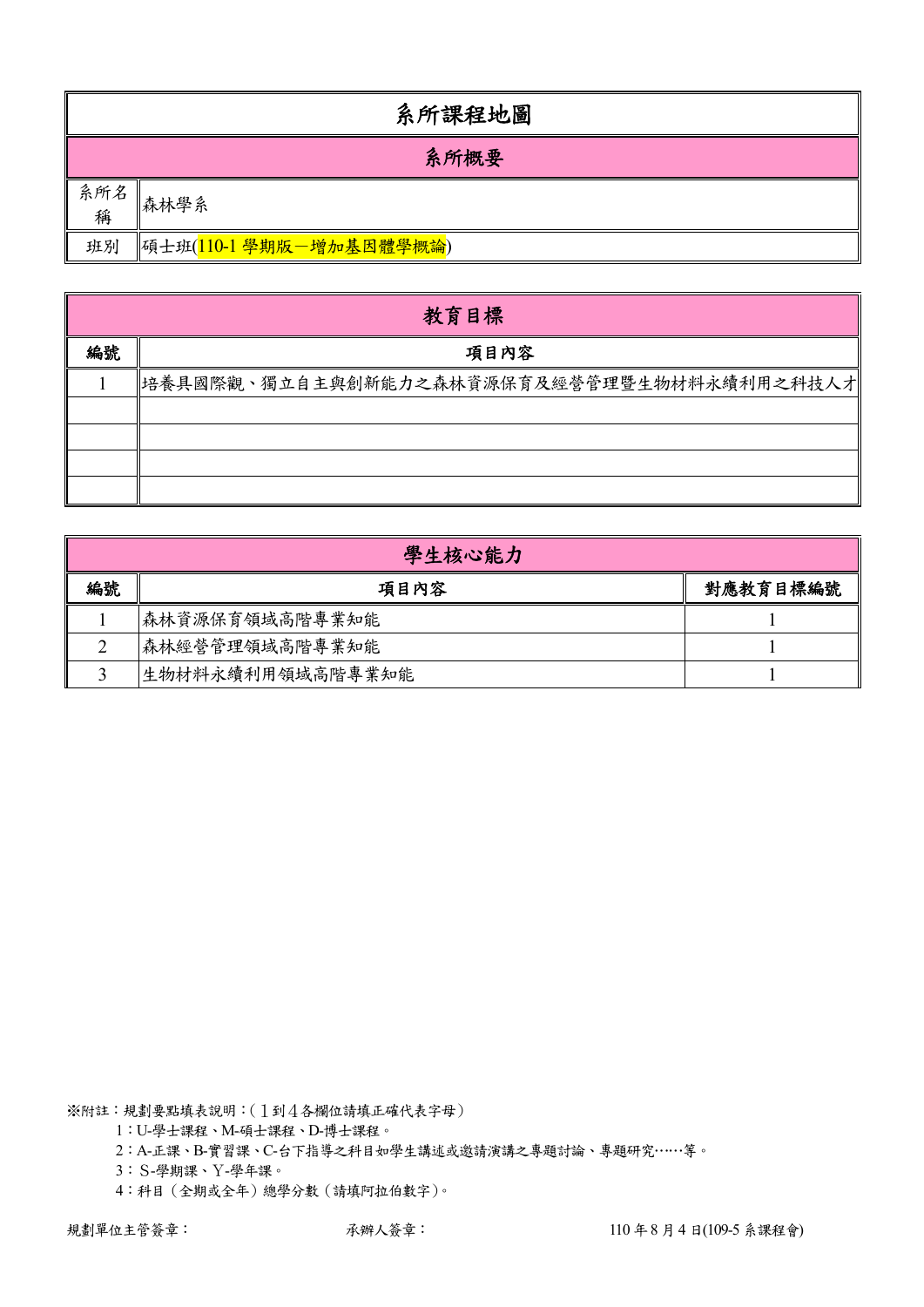課程規畫表

| 中文課程名稱                    | 英文課程名稱                                                               |   |                | 規劃要點(附註) |                | 對應核心能 建議修               |          | 開課單位 | 備註 |
|---------------------------|----------------------------------------------------------------------|---|----------------|----------|----------------|-------------------------|----------|------|----|
|                           |                                                                      |   | $\overline{2}$ | 3        | $\Delta$       | 力編號                     | 課年級      |      |    |
|                           | 院核心課程(若無免填,請加註必修、選修)                                                 |   |                |          |                |                         |          |      |    |
|                           |                                                                      |   |                |          |                |                         |          |      |    |
|                           |                                                                      |   |                |          |                |                         |          |      |    |
| 必修課程                      |                                                                      |   |                |          |                |                         |          |      |    |
| 碩士論文                      | <b>Thesis</b>                                                        | M | $\overline{C}$ | Y        | 6              | $1-30,2-20$<br>$3 - 50$ | $\equiv$ | 森林系  |    |
| 森林經營與管理專題Seminar<br>$(-)$ | $\mathbf{in}$<br>Forest<br>and M<br>Management<br>Administration (I) |   | $\mathcal{C}$  | Y        | $\overline{2}$ | $2 - 100$               |          | 森林系  |    |
| $(-)$                     | 森林生物與保育專題Seminar in Forest Biology<br>and Conservation (I)           | M | $\overline{C}$ | Y        | $\overline{2}$ | $1 - 100$               |          | 森林系  |    |
| 林產物性專題(一)                 | Seminar in Physical Aspects of<br>Forest Products (I)                | M | $\mathcal{C}$  | Y        | 2              | $3-100$                 |          | 森林系  |    |
| 林產化性專題(一)                 | Seminar in Chemical Aspects of<br>Forest Products (I)                | M | $\overline{C}$ | Y        | $\overline{2}$ | $3 - 100$               |          | 森林系  |    |
| $($ $\Rightarrow$         | 森林經營與管理專題Seminar in Forest Management and<br>Administration (II)     | M | $\mathcal{C}$  | Y        | $\overline{2}$ | $2 - 100$               | $\equiv$ | 森林系  |    |
| $($ = $)$                 | 森林生物與保育專題Seminar in Forest Biology<br>and Conservation (II)          | M | $\overline{C}$ | Y        | $\overline{2}$ | $1 - 100$               | $\equiv$ | 森林系  |    |
| 林產物性專題(二)                 | Seminar in Physical Aspects of<br>Forest Products (II)               | M | $\overline{C}$ | Y        | $\overline{2}$ | $3 - 100$               | $\equiv$ | 森林系  |    |
| 林產化性專題(二)                 | Seminar in Chemical Aspects of<br>Forest Products (II)               | M | $\overline{C}$ | Y        | $\overline{2}$ | $3 - 100$               |          | 森林系  |    |

1:U-學士課程、M-碩士課程、D-博士課程。

2:A-正課、B-實習課、C-台下指導之科目如學生講述或邀請演講之專題討論、專題研究……等。

3:S-學期課、Y-學年課。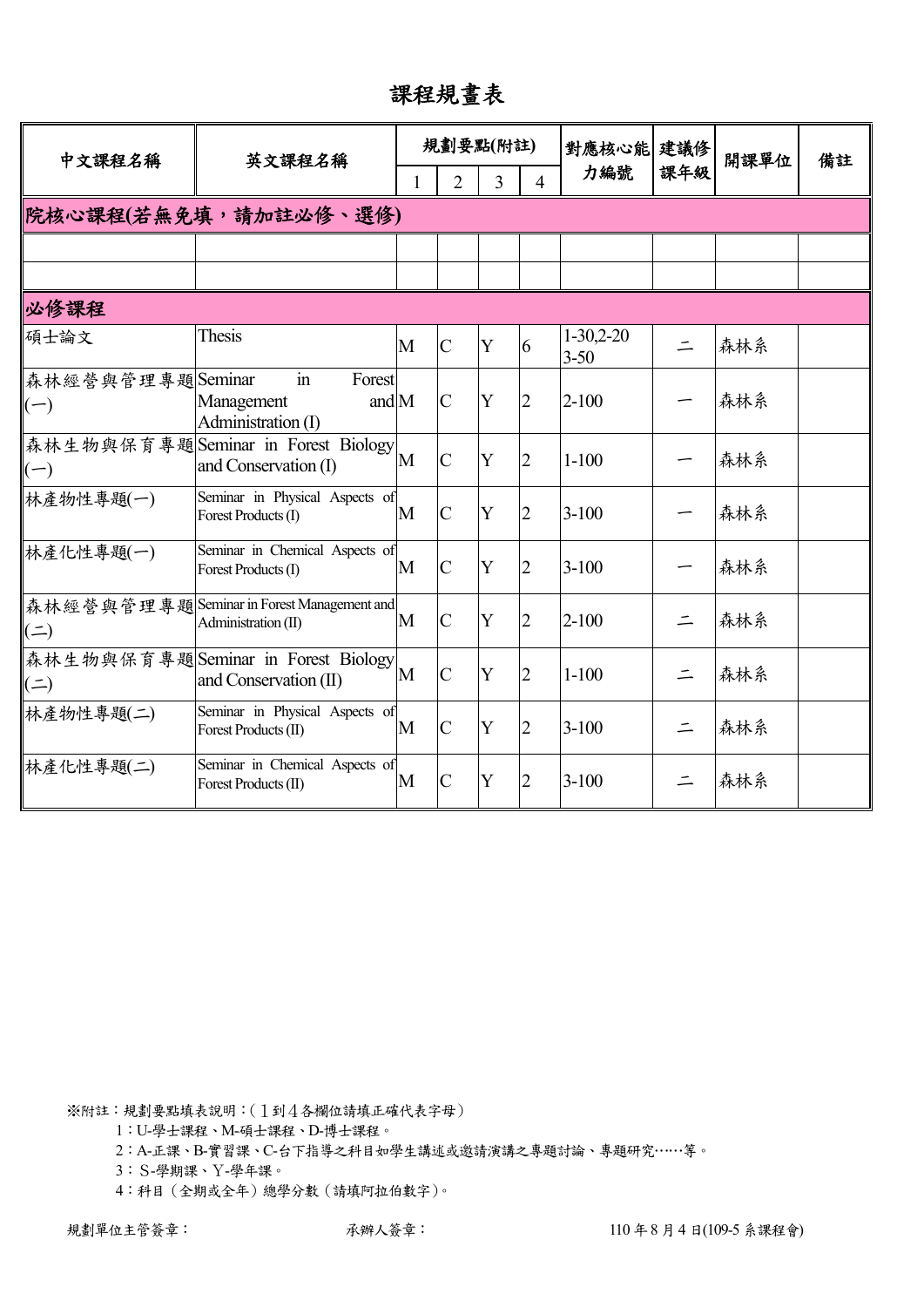| 課程規畫表             |                                                                                        |   |                |           |                |                              |          |     |            |  |
|-------------------|----------------------------------------------------------------------------------------|---|----------------|-----------|----------------|------------------------------|----------|-----|------------|--|
| 中文課程名稱            | 英文課程名稱                                                                                 |   | 規劃要點(附註)       |           |                | 對應核心能                        | 建議修      | 開課單 | 備註         |  |
|                   |                                                                                        |   | $\overline{2}$ | 3         | $\overline{4}$ | 力編號                          | 課年級      | 位   |            |  |
| 選修課程              |                                                                                        |   |                |           |                |                              |          |     |            |  |
| 基因體學概論            | <b>Introduction of Genomics</b>                                                        | M | $\overline{A}$ | S         | $\overline{3}$ | $3 - 100$                    |          | 森林系 | 110-1 新開   |  |
| 木構造環境設計學特論        | Special<br><b>Topics</b><br>$\sin$<br>Environmental Design<br>for<br>Wood Construction | M | $\mathbf{A}$   | S         | 3              | $3 - 100$                    |          | 森林系 | 107-2 新開   |  |
| 森林保育文獻研讀          | Review of Literature in<br><b>Forest Conservation</b>                                  | M | $\mathcal{C}$  | Y         | $\overline{2}$ | $1-80, 2-20$                 | 二        | 森林系 | 107-1 新開   |  |
| 森林資源研究方法與論<br>文寫作 | Principle of research in forest<br>resources and scientific writing                    | M | A              | S         | 3              | $1-50,2-50$                  |          | 森林系 | 106-2 新開   |  |
| 木質結構設計特論          | Special Topics in Wood<br><b>Construction Design</b>                                   | M | $\mathbf{A}$   | S         |                | $3 3-100$                    |          | 森林系 | 104-2 新開   |  |
| 生質能源技術            | <b>Bioenergy Technology</b>                                                            | M | A              | S         | 3              | $6 - 100$                    |          | 森林系 | 104-2 遠距教學 |  |
| 森林集水區經營特論         | Special Topic in Forest<br>Watershed Management                                        | M | $\mathbf{A}$   | S         |                | $3 \mid 1 - 100$             |          | 森林系 | 102-2 新開   |  |
| 數據分析與統計應用         | Analysis<br>Data<br>and<br><b>Statistical Applications</b>                             | M | $\mathbf{A}$   | S         | 3              | $1 - 35, 2 - 35$<br>$3 - 30$ |          | 森林系 | 102-2 新開   |  |
| 榕果生物學             | Biology of Fig and its<br><b>Associated Animals</b>                                    | M | $\mathbf{A}$   | S         | 3              | $1-100$                      |          | 森林系 | 100-2 新開   |  |
| 製漿造紙學特論           | Special Topics in Pulping<br>and Papermaking                                           | M | $\mathbf{A}$   | S         |                | $3 \, 3 - 100$               | $\equiv$ | 森林系 | 100-2 更名   |  |
| 生態氣候學與復育生態<br>學特論 | Special<br>Topics<br>on<br>Ecoclimatology and Restoration<br>Ecology                   | M | A              | S         | $\overline{2}$ | $1 - 100$                    |          | 森林系 | 99-1 新開    |  |
| 天然資源評估法           | Natural<br>Resources<br>Assessment                                                     | M | A              | S         |                | $3 2-100$                    |          | 森林系 |            |  |
| 高等遙測影像分析          | Advanced Digital Image<br>Analysis                                                     | M | $\mathbf{A}$   | S         |                | $3 2-100$                    |          | 森林系 |            |  |
| 林木生長收穫學特論         | Special Topics in Growth<br>and Yield                                                  | M | $\mathbf{A}$   | S         |                | $3 2-100$                    | —        | 森林系 |            |  |
| 資源多變量分析           | Multivariate<br><b>Resources</b><br>Analysis                                           | M | $\mathbf{A}$   | S         |                | $3 2-100$                    | $\equiv$ | 森林系 |            |  |
| 數位遙測影像分析          | Digital Remote<br>Sensing<br><b>Imagery Analysis</b>                                   | M | $\mathbf{A}$   | S         |                | $3 2-100$                    | —        | 森林系 |            |  |
| 高等數位地圖學           | Advanced<br>Digital<br>Cartography                                                     | M | $\mathbf{A}$   | S         |                | $3 2-100$                    | $\equiv$ | 森林系 |            |  |
| 森林經理學研究法          | Methods<br>Research<br>of<br><b>Forest Management</b>                                  | M | $\mathbf{A}$   | S         |                | $2 2-100$                    |          | 森林系 |            |  |
| 數位資源資訊系統          | Digital<br>Resources<br><b>Information System</b>                                      | M | $\mathbf{A}$   | S         |                | $3 \, 2 - 100$               |          | 森林系 |            |  |
| 高等森林測計學           | Advanced<br>Forest<br>Measuration                                                      | M | $\mathbf{A}$   | S         |                | $3 2-100$                    | $\equiv$ | 森林系 |            |  |
| 林業經濟學特論           | Special Topics in Forestry                                                             | M | $\mathbf{A}$   | ${\bf S}$ |                | $3 \, 2 - 100$               | —        | 森林系 |            |  |

1:U-學士課程、M-碩士課程、D-博士課程。

2:A-正課、B-實習課、C-台下指導之科目如學生講述或邀請演講之專題討論、專題研究……等。

3:S-學期課、Y-學年課。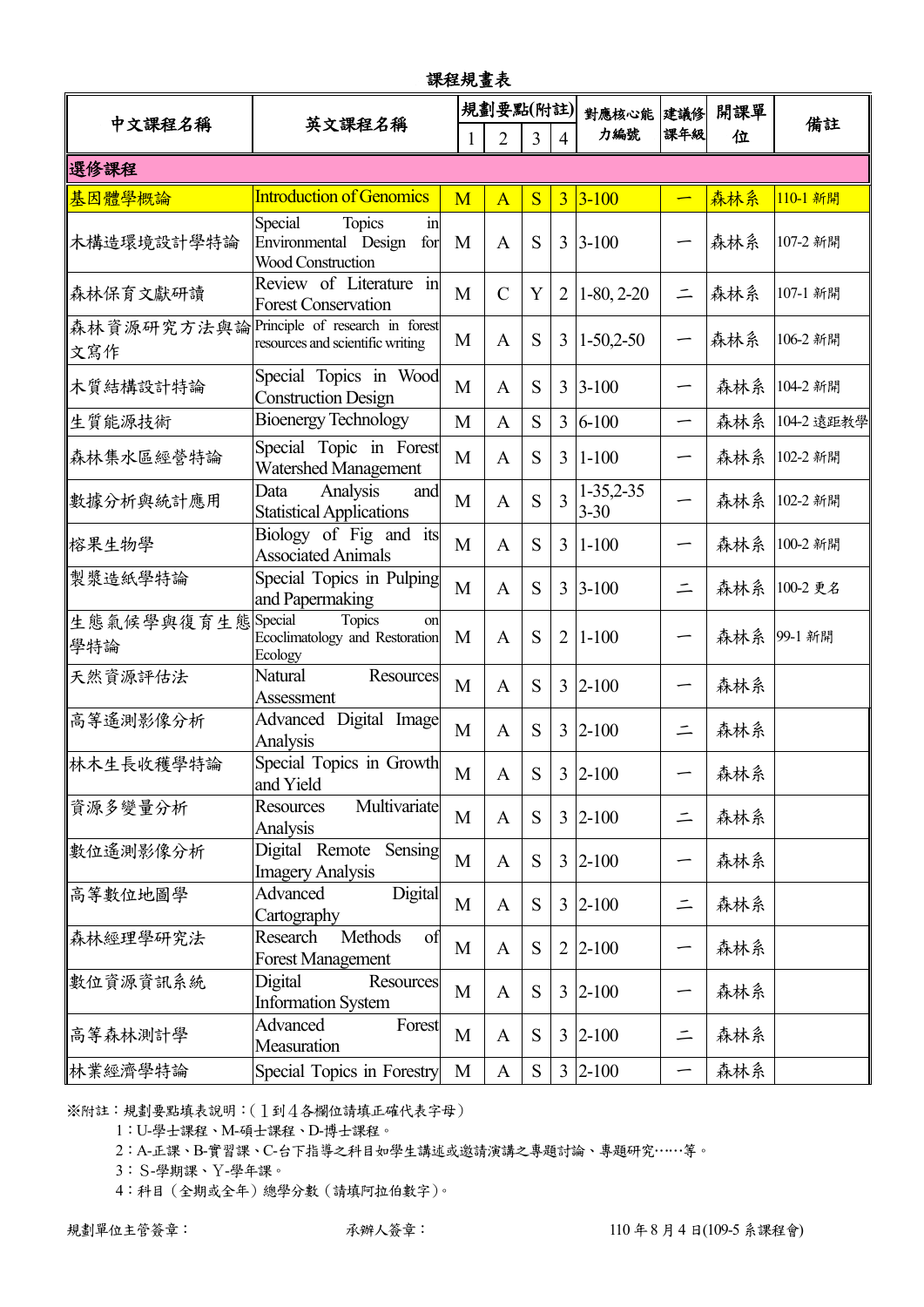|            | Economics                                                             |              |               |           |                |                 |                          |     |  |
|------------|-----------------------------------------------------------------------|--------------|---------------|-----------|----------------|-----------------|--------------------------|-----|--|
| 林業政策及法規研究法 | $\overline{m}$<br><b>Methods</b><br>Research<br>Forest Policy and Law | M            | $\mathbf{A}$  | S         |                | $3 \, 2 - 100$  |                          | 森林系 |  |
| 數量森林經營學    | Quantitative Approaches to<br><b>Forest Management</b>                | M            | A             | S         |                | $3 \;  2 - 100$ | ∽                        | 森林系 |  |
| 資源遙感探測     | Remote Sensing of Natural<br><b>Resources</b>                         | M            | A             | S         |                | $3 \, 2 - 100$  | —                        | 森林系 |  |
| 森林生態生理學    | <b>Forest Ecophysiology</b>                                           | M            | $\mathbf{A}$  | S         | $\overline{3}$ | $1 - 100$       | $\equiv$                 | 森林系 |  |
| 生態生理學專題實驗  | Special Topics in Eco-<br>Physiological Experiment                    | M            | AB            | S         | 3              | $ 1-100$        | $\equiv$                 | 森林系 |  |
| 森林生態調查與分析  | <b>Methods</b><br>of<br>Forest<br><b>Vegetation Ecology</b>           | M            | A             | S         | $\overline{3}$ | $1 - 80,2 - 20$ | ∽                        | 森林系 |  |
| 現代育林問題     | Issues in Contemporary<br>Silviculture                                | M            | $\mathbf{A}$  | S         | $\overline{2}$ | $1 - 100$       | —                        | 森林系 |  |
| 森林美學特論     | Special Topics in Forest<br><b>Esthetics</b>                          | M            | $\mathbf{A}$  | S         | $\overline{3}$ | $1 - 100$       |                          | 森林系 |  |
| 林木育種學特論    | Special Topics in Forest<br><b>Tree Breeding</b>                      | M            | A             | S         |                | $3 1-100$       | —                        | 森林系 |  |
| 樹木學特論      | Topics<br>$\operatorname{in}$<br>Special<br>Dendrology                | M            | $\mathbf{A}$  | S         | $\overline{3}$ | $1 - 100$       | $\equiv$                 | 森林系 |  |
| 森林生態學特論    | Special Topics in Forest<br>Ecology                                   | M            | $\mathbf{A}$  | S         |                | $3 \mid 1-100$  |                          | 森林系 |  |
| 育林學特論      | Topics<br>Special<br>$\operatorname{in}$<br>Silviculture              | M            | A             | S         | $\overline{3}$ | $ 1-100$        |                          | 森林系 |  |
| 林木遺傳學特論    | Special Topics in Forest<br>Genetics                                  | M            | A             | S         | 3              | $1 - 100$       | -                        | 森林系 |  |
| 林木遺傳參數估計   | Estimation<br>of<br>Genetics<br>Parameters in Forest Trees            | M            | AB            | S         |                | $3 \mid 1-100$  | $\equiv$                 | 森林系 |  |
| 自然資源遺傳保育   | Genetic Conservation of<br><b>Natural Resources</b>                   | M            | A             | S         |                | $3 \mid 1-100$  |                          | 森林系 |  |
| 林木遺傳育種研究法  | Methods<br>of<br>Research<br>Genetics<br>Forest<br><b>Breeding</b>    | and M        | $\mathcal{C}$ | S         |                | $2 1-100$       |                          | 森林系 |  |
| 森林土壤學特論    | Special Topics in Forest<br>Soil Science                              | M            | $\mathbf{A}$  | S         |                | $3 1-100$       | —                        | 森林系 |  |
| 林木菌根研究     | Tree Mycorrhizal Research                                             | $\mathbf{M}$ | $\mathbf{A}$  | S         | $\overline{3}$ | $1 - 100$       | $\equiv$                 | 森林系 |  |
| 木材化學特論     | Special Topics in Wood<br>Chemistry                                   | M            | $\mathbf{A}$  | S         |                | $3 3-100$       | —                        | 森林系 |  |
| 木材抽出物      | <b>Wood Extractives</b>                                               | M            | $\mathbf{A}$  | ${\bf S}$ |                | $3 3-100$       | $\overline{\phantom{0}}$ | 森林系 |  |
| 纖維素化學      | Cellulose Chemistry                                                   | M            | $\mathbf{A}$  | ${\bf S}$ |                | $3 3-100$       | —                        | 森林系 |  |
| 木材性質學特論    | Special Topics in Wood<br>Properties                                  | M            | $\mathbf{A}$  | S         |                | $3 3-100$       | -                        | 森林系 |  |
| 紙張性質學特論    | Special Topics in Paper<br>Properties                                 | M            | $\mathbf{A}$  | S         |                | $3 3-100$       |                          | 森林系 |  |
| 木材加工學特論    | Special Topics in Wood<br>Processing                                  | M            | $\mathbf{A}$  | ${\bf S}$ |                | $3 3-100$       |                          | 森林系 |  |

1:U-學士課程、M-碩士課程、D-博士課程。

2:A-正課、B-實習課、C-台下指導之科目如學生講述或邀請演講之專題討論、專題研究……等。

3:S-學期課、Y-學年課。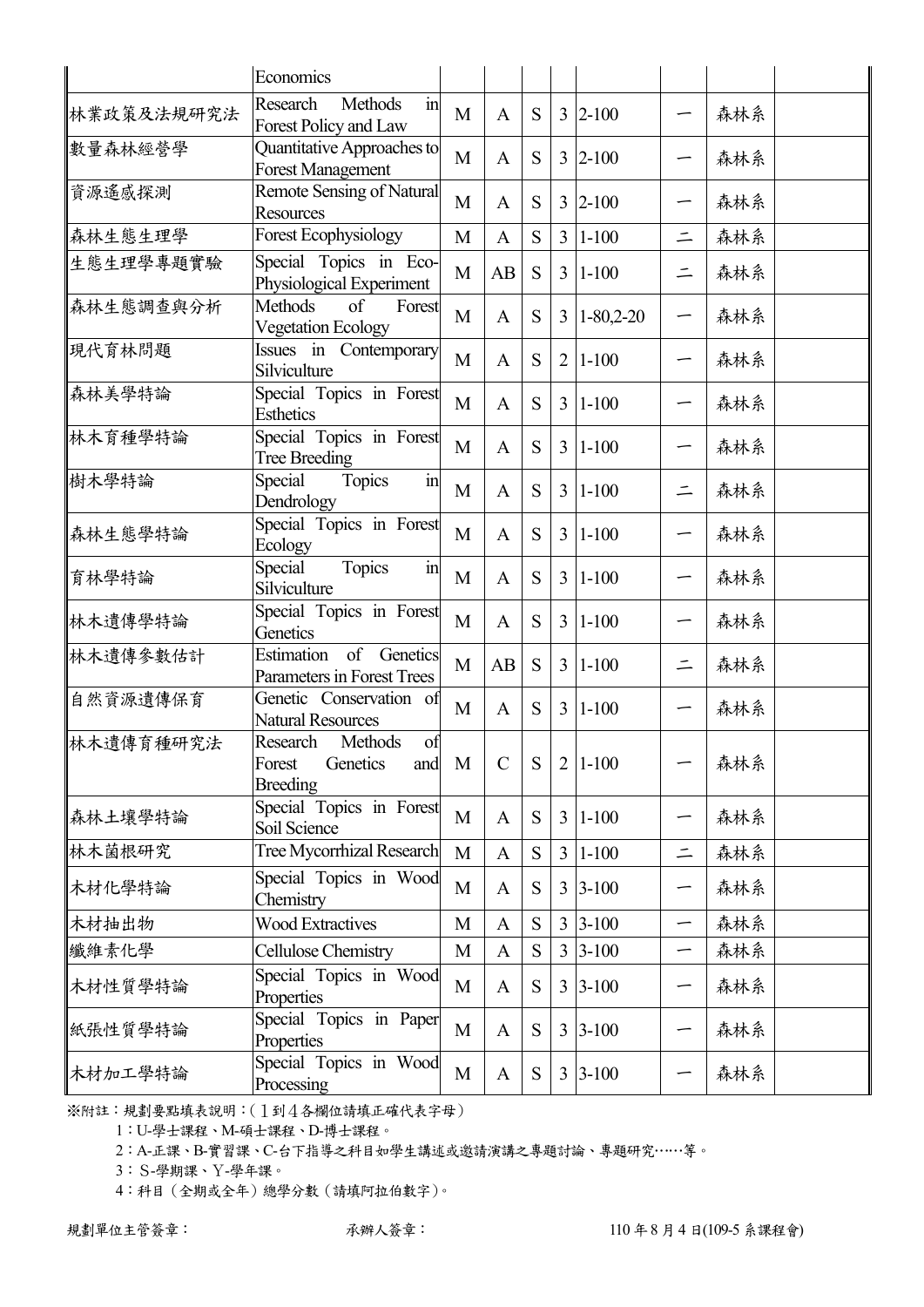| 木材利用學特論           | Special Topics in Wood<br>Utilization                                                                    | M              | A             | S |                | $3 \mid 3 - 100$ |          | 森林系 |          |
|-------------------|----------------------------------------------------------------------------------------------------------|----------------|---------------|---|----------------|------------------|----------|-----|----------|
| 木材膠合原理            | of<br>Wood<br>Theory<br>Adhesions                                                                        | M              | A             | S | 3              | $3 - 100$        |          | 森林系 |          |
| 生物質木材膠合劑          | <b>Biomass Wood Adhesives</b>                                                                            | M              | A             | S | 3              | $3 - 100$        |          | 森林系 |          |
| 木材膠合劑性能檢定原<br>理   | Testing Theory for Performance<br>of Wood Adhesives                                                      | M              | A             | S | $\overline{3}$ | $3 - 100$        |          | 森林系 |          |
| 木質材料學特論           | Special Topics in Wood-<br><b>Based Materials</b>                                                        | M              | $\mathbf{A}$  | S | 3              | $3 - 100$        |          | 森林系 |          |
| 樹脂化學              | Resin Chemistry                                                                                          | M              | A             | S | $\overline{3}$ | $3 - 100$        |          | 森林系 |          |
| 改良木材學特論           | Special Topics in Improved<br>Wood                                                                       | M              | $\mathbf{A}$  | S | $\overline{3}$ | $3 - 100$        |          | 森林系 |          |
| 特論                | 生物質能源及化學利用Special Topics on Biomass<br><b>Energy and Chemicals</b>                                       | M              | A             | S | 3              | $3 - 100$        |          | 森林系 |          |
| 再生性資源製造膠合劑        | <b>Adhesives</b><br>from<br><b>Renewable Resources</b>                                                   | M              | $\mathbf{A}$  | S | $\overline{3}$ | $3-100$          |          | 森林系 |          |
| 木材塗料學特論           | Special Topics in Wood<br>Coatings                                                                       | M              | A             | S | $\overline{3}$ | $3 - 100$        |          | 森林系 |          |
| 木材改質及保存學特論        | Topics<br>$\operatorname{in}$<br>Special<br>Wood<br>Modification and Preservation                        | M              | $\mathbf{A}$  | S | 3              | $3 - 100$        |          | 森林系 | 104-1 更名 |
| 資源調查與測計文獻研<br>讀   | Review of Literature in Forest<br><b>Inventory and Mensuration</b>                                       | M              | $\mathbf C$   | Y | 2              | $2 - 100$        | $\equiv$ | 森林系 |          |
| 讀                 | 遙測及地理資訊文獻研Review of Literature in Remote<br>Geographical<br>Sensing<br>and<br><b>Information Science</b> | M              | $\mathcal{C}$ | Y | $\overline{2}$ | $2 - 100$        | $\equiv$ | 森林系 |          |
| 森林植物分類文獻研讀        | Review of Literature in<br><b>Taxnomy of Forest Plants</b>                                               | $\overline{M}$ | $\mathbf C$   | Y | 2              | $1 - 100$        | $\equiv$ | 森林系 |          |
| 森林生態森林文獻研讀        | Review of Literature in<br><b>Forest Ecology</b>                                                         | M              | $\mathbf C$   | Y | 2              | $1 - 100$        | $\equiv$ | 森林系 |          |
| 育林文獻研讀            | Review of Literature in<br>Silviculture                                                                  | M              | $\mathcal{C}$ | Y | $\overline{2}$ | $1 - 100$        |          | 森林系 |          |
| 森林文獻研讀            | Review of Literature in<br>Forestry                                                                      | M              | $\mathcal{C}$ | Y | $\overline{2}$ | $1 - 100$        | $\equiv$ | 森林系 |          |
| 造紙文獻研讀            | Review of Literature in<br>Paper Making                                                                  | M              | $\mathcal{C}$ | Y | 2              | $3 - 100$        | $\equiv$ | 森林系 |          |
| 木質材料文獻研讀          | Review of Literature in<br><b>Wood-Based Materials</b>                                                   | M              | $\mathcal{C}$ | Y | 2              | $3 - 100$        | $\equiv$ | 森林系 |          |
| 讀                 | 木材乾燥與鑑別文獻研 Review of Literature in<br>Wood<br><b>Drying</b><br>and<br>Identification                     | M              | $\mathbf C$   | Y | 2              | $3 - 100$        | $\equiv$ | 森林系 |          |
| 再生性資源與膠合劑文<br>獻研讀 | Literature<br>of<br>$\mathbf{in}$<br>Review<br><b>Biocomposites and Adhesives</b>                        | M              | $\mathcal{C}$ | Y | 2              | $3 - 100$        | $\equiv$ | 森林系 |          |
| 獻研讀               | 家具製造與木材塗裝文Review of Literature in Furniture<br>Making and Wood Finishing                                 | M              | $\mathbf C$   | Y | $\overline{2}$ | $3 - 100$        | $\equiv$ | 森林系 |          |
| 林產文獻研讀            | Review of Literature in<br><b>Forest Products</b>                                                        | M              | $\mathcal{C}$ | Y | 2              | $3 - 100$        | $\equiv$ | 森林系 |          |

1:U-學士課程、M-碩士課程、D-博士課程。

2:A-正課、B-實習課、C-台下指導之科目如學生講述或邀請演講之專題討論、專題研究……等。

3:S-學期課、Y-學年課。